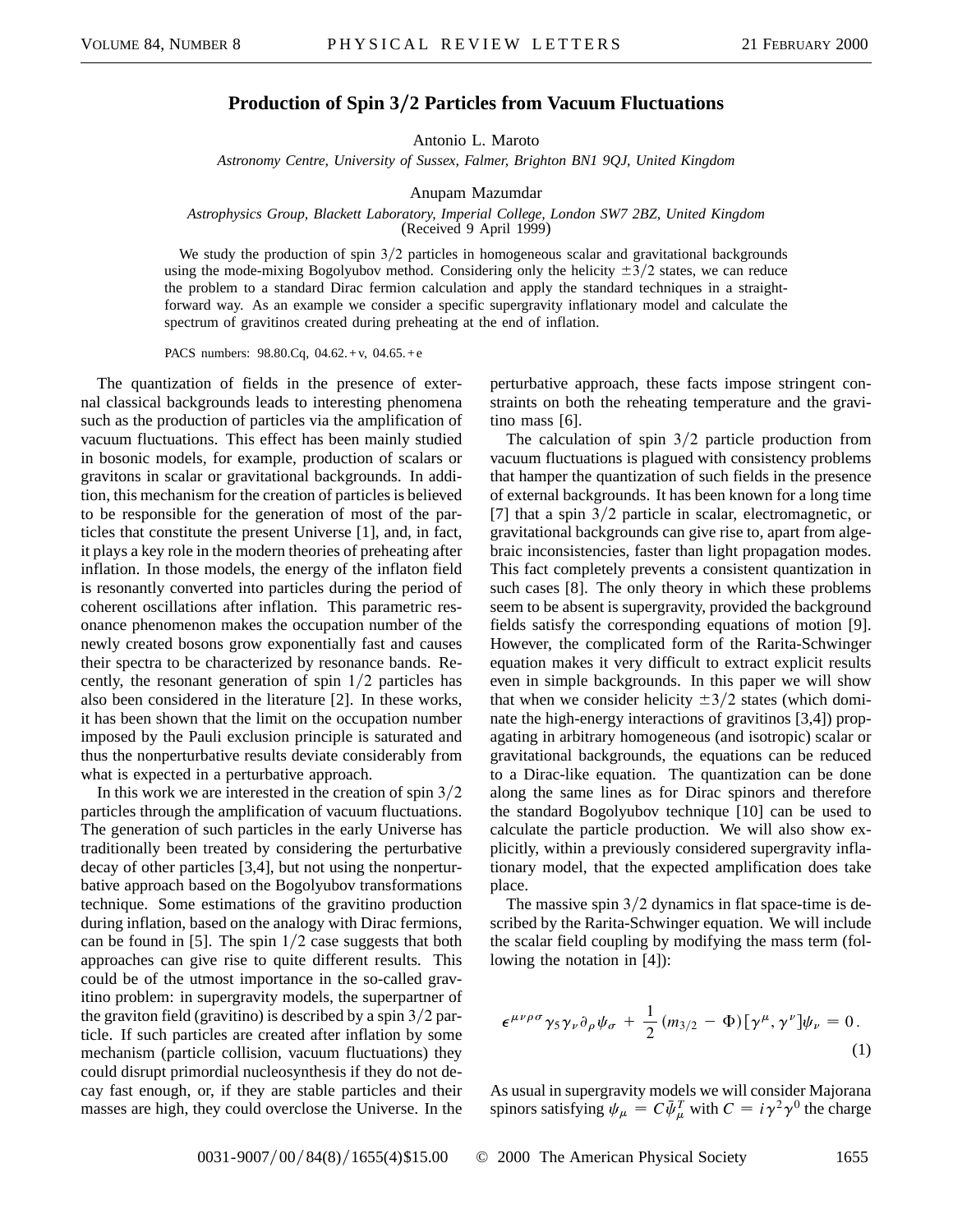conjugation matrix. Contracting this equation with  $\partial_{\mu}$  and  $\gamma_{\lambda} \gamma_{\mu}$  we get

$$
- \, \mathcal{\mathcal{J}} \Phi \gamma^{\nu} \psi_{\nu} + \partial^{\mu} \Phi \psi_{\mu} + \frac{1}{2} (m_{3/2} - \Phi) \left( \mathcal{\mathcal{J}} \gamma^{\nu} \psi_{\nu} - \gamma^{\nu} \mathcal{\mathcal{J}} \psi_{\nu} \right) = 0 \tag{2}
$$

and

$$
2i(\partial_{\lambda}\gamma^{\sigma}\psi_{\sigma}-\partial_{\mu}\psi_{\lambda})+(m_{3/2}-\Phi)(\gamma_{\lambda}\gamma^{\nu}\psi_{\nu}+2\psi_{\lambda})=0.
$$
\n(3)

Finally contracting this last equation with  $\gamma^{\lambda}$  we get

$$
i(\mathcal{J}\gamma^{\sigma}\psi_{\sigma}-\gamma^{\lambda}\mathcal{J}\psi_{\lambda})+3(m_{3/2}-\Phi)\gamma^{\mu}\psi_{\mu}=0.
$$
 (4)

When  $\Phi = 0$  the three equations (2), (3), and (4) can be written as the Dirac equation plus two constraints, i.e.,

$$
(i\partial \hspace{-.08in} / -m_{3/2})\psi_{\mu}=0\,,\hspace{1.5cm} (5)
$$

$$
\gamma^{\mu}\psi_{\mu} = 0, \qquad (6)
$$

$$
\partial^{\mu} \psi_{\mu} = 0. \tag{7}
$$

The general solution of these equations can be expanded in helicity  $l = s/2 + m$  modes:

$$
\psi_{\mu}^{pl}(x) = e^{-ipx} \sum_{s,m} J_{sm} u(\vec{p}, s) \epsilon_{\mu}(\vec{p}, m), \qquad (8)
$$

with  $J_{\rm sm}$  the Clebsch-Gordan coefficients whose values are  $J_{-1-\underline{1}} = J_{11} = 1, J_{-11} = J_{1-1} = 1/\sqrt{3}$ , and  $J_{-10} =$  $J_{10} = \sqrt{2/3}$ . Here  $u(\vec{p}, s)$  are spinors with definite helicity  $s = \pm 1$  and normalized as  $u^{\dagger}(\vec{p}, r)u(\vec{p}, s) = \delta_{rs}$ . If we set  $p^{\mu} = (\omega, p \sin \theta \cos \phi, p \sin \theta \sin \phi, p \cos \theta)$  with  $p_{\mu}p^{\mu} = m_{3/2}^2$  and  $p = |\vec{p}|$ , then the three spin 1 polarization vectors are given by

$$
\epsilon_{\mu}(\vec{p}, 1) = \frac{1}{\sqrt{2}} (0, \cos\theta \cos\phi - i \sin\phi, \cos\theta \sin\phi + i \cos\phi, -\sin\theta),
$$
\n(9)

$$
\epsilon_{\mu}(\vec{p},0) = \frac{1}{m_{3/2}} (p, -\omega \sin \theta \cos \phi, -\omega \cos \theta), \quad (10)
$$

$$
\epsilon_{\mu}(\vec{p},-1) = -\frac{1}{\sqrt{2}} (0, \cos\theta \cos\phi + i \sin\phi, \cos\theta \sin\phi - i \cos\phi, -\sin\theta).
$$

$$
(11)
$$

The normalization is  $\mu^*(\vec{p},m)\epsilon^{\mu}(\vec{p},n) = \delta_{mn},$  $p^{\mu} \epsilon_{\mu}(\vec{p}, m) = p^{\mu} \epsilon_{\mu}^{*}(\vec{p}, m) = 0.$  The corresponding quantization details can be found elsewhere [4].

Now we turn to the  $\Phi \neq 0$  case. The expression in (8) is no longer a solution of the equations of motion. Let us now concentrate on homogeneous scalar fields, dependent only on the time coordinate  $\Phi(t)$ . We look for general homogeneous solutions of the Rarita-Schwinger equation of the form

$$
\psi_{\mu}^{pl}(x) = e^{i\vec{p}\cdot\vec{x}} f^{pl}(t) \sum_{s,m} J_{sm} u(\vec{p}, s) \epsilon_{\mu}(\vec{p}, m). \tag{12}
$$

These fields satisfy the condition  $\gamma^{\mu} \psi_{\mu} = 0$ , since they differ from (8) in just a scalar factor. Now if we restrict ourselves to the helicity  $l = \pm 3/2$  states, they satisfy  $\psi_0^{p+3/2} = 0$  and, since the spatial derivatives of the scalar field vanish  $(\partial_i \Phi = 0)$ , then (2) and (4) are automatically satisfied provided  $\partial^i \psi_i = 0$ . From (12) this last condition is equivalent to  $p^{i}\psi_{i} = 0$  which holds from the condition  $p^{\mu} \epsilon_{\mu}(\vec{p}, m) = 0$ . Accordingly, for helicity  $\pm 3/2$ states propagating in an homogeneous scalar background, the Rarita-Schwinger equation reduces again to the Dirac form

$$
[i\partial \!\!\! / - m_{3/2} + \Phi(t)]\psi_{\mu}^{\pm 3/2} = 0. \qquad (13)
$$

As far as these modes satisfy a Dirac-like equation, it appears that all the difficulties in the quantization would concern just the helicity  $\pm 1/2$  modes in this case. In fact, the above ansatz (12) is not a solution for the helicity  $\pm 1/2$ modes even for homogeneous backgrounds.

Let us include the effect of curved space-time. We will concentrate on spatially flat Friedmann-Robertson-Walker (FRW) metrics, and we will introduce it by *minimal* coupling as done in supergravity, i.e.,  $D_{\rho}\psi_{\sigma} = (\partial_{\rho} +$  $\frac{i}{2}\Omega_{\rho}^{ab}\Sigma_{ab}\psi_{\sigma}$  with  $\Omega_{\rho}^{ab}$  the spin-connection coefficients and  $\Sigma_{ab} = \frac{i}{4} [\gamma_a, \gamma_b]$ . The  $\epsilon^{\mu\nu\rho\sigma}$  removes the Christoffel symbols contribution in the covariant derivative. We will continue considering  $\Phi(t)$  to be a function of time alone. We will consider only the linearized equation in  $1/M$  (where  $M_P^2 = 8\pi M^2$ ) for supergravity [11], i.e., we will ignore the torsion contribution to the spin connection which is of  $O(M^{-2})$ . In this case the equations of motion for the gravitino read

$$
\epsilon^{\mu\nu\rho\sigma}\gamma_5\gamma_\nu D_\rho\psi_\sigma + \frac{1}{2}(m_{3/2} - \Phi)[\gamma^\mu, \gamma^\nu]\psi_\nu = 0.
$$
\n(14)

Contracting with  $D_{\mu}$ , taking into account that  $D_{\mu} \gamma_{\nu} = 0$ and  $[D_{\mu}, D_{\rho}] = -\frac{i}{2} R_{\mu\rho}^{ab} \Sigma_{ab}$  (the vector part cancels because of the  $\epsilon^{\mu\nu\rho\sigma}$  term), we get

$$
-\frac{i}{4} \epsilon^{\mu\nu\rho\sigma} \gamma_5 \gamma_\nu R_{\mu\rho}^{ab} \Sigma_{ab} \psi_\sigma - (\not\!\!D \Phi) \gamma^\nu \psi_\nu + (D^\mu \Phi) \psi_\mu + \frac{1}{2} (m_{3/2} - \Phi) (\not\!\!D \gamma^\nu \psi_\nu - \gamma^\nu \not\!\!D \psi_\nu) = 0. \quad (15)
$$

Following the same steps as in flat space-time we obtain (3) and (4) but replacing ordinary derivatives by covariant ones. For FRW metrics and helicity  $\pm 3/2$  states, i.e.,  $\psi_0 = 0$ , it is possible to show that due to the form of the Riemann tensor the first term in (15) is proportional to  $\gamma^{\mu} \psi_{\mu}$  and accordingly we get

$$
(i\rlap{\,/}D - m_{3/2} + \Phi)\psi_{\mu} = 0, \qquad (16)
$$

$$
\gamma^{\mu}\psi_{\mu} = 0, \qquad (17)
$$

$$
D^{\mu}\psi_{\mu} = 0. \tag{18}
$$

Here again we can use the standard formulas for particle production obtained for the spin  $1/2$  cases to study the creation of helicity  $\pm 3/2$  states in a FRW background. With that purpose we have to reduce Eq. (16) to a second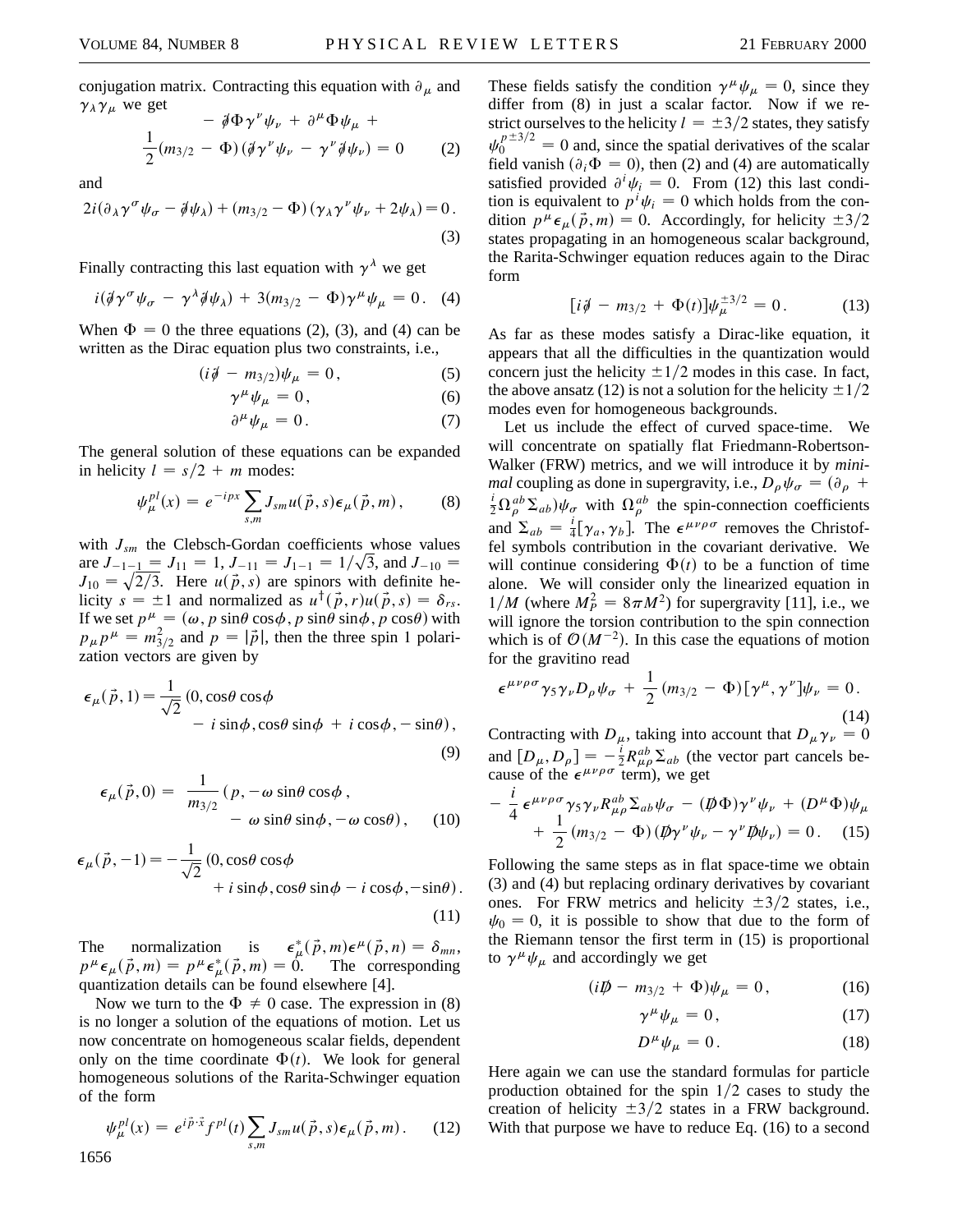order equation. Let us first write the equation in conformal time defined as  $dt = a(\eta)d\eta$ :

$$
\left(ia^{-1}\delta_a^{\mu}\gamma^a\partial_{\mu} - m_{3/2} + \Phi + i\frac{3}{2}\frac{\dot{a}}{a^2}\gamma^0\right)\psi_{\mu} = 0,
$$
\n(19)

where  $\dot{a} = da/d\eta$ . We will adopt the following ansatz for the helicity  $l = \pm 3/2$  solutions:

$$
\psi_{\mu}^{pl}(x) = a^{-3/2}(\eta)e^{i\vec{p}\cdot\vec{x}}U_{\mu}^{\vec{p}l}(\eta), \qquad (20)
$$

with

$$
U_{\mu}^{\vec{p}l}(\eta) = \frac{1}{\sqrt{\omega + m_{3/2}^0}} \left( i\gamma^0 \partial_0 - \vec{p} \cdot \vec{\gamma} \right. \\ \left. + a(\eta) \left[ m_{3/2} - \Phi(\eta) \right] \right) \\ \times f_{pl}(\eta) u(\vec{p}, s) \delta^a_{\mu} \epsilon_a(\vec{p}, m), \qquad (21)
$$

and the normalization  $U^{\tilde{p}l\dagger}(0)U^{\mu}_{\tilde{p}l}(0) = 2\omega$  and  $m_{3/2}^0 =$  $a(0)m_{3/2}$ . One can check that this ansatz automatically satisfies (17) and (18). An appropriate form for the spinor  $u(\vec{p}, s)$  and polarization vectors  $\epsilon_a(\vec{p}, m)$  can be obtained if we choose the Dirac representation for the gamma matrices and we take (without loss of generality) the *z* axis to be along the  $\vec{p}$  direction. In this case  $u(\vec{p}, 1)^T = (1, 0, 0, 0)$ ,  $u(\vec{p}, -1)^T = (0, 1, 0, 0), \quad \epsilon_a(\vec{p}, 1) = \frac{1}{\sqrt{2}}(0, 1, i, 0), \text{ and}$  $\epsilon_a(\vec{p},-1) = \frac{1}{\sqrt{2}}(0, 1, -i, 0)$ . With this choice,  $u(\vec{p}, \pm 1)$ are eigenstates of  $\gamma^0$  with eigenvalues +1. Then Eq. (19) reduces to the well-known form

$$
\left(\frac{d^2}{d\eta^2} + p^2 - i\frac{d}{d\eta} (a(\eta) [m_{3/2} - \Phi(\eta)]) + a^2(\eta) (m_{3/2} - \Phi(\eta))^2 \right) f_{pl}(\eta) = 0.
$$
 (22)

In order to quantize the modes we will expand an arbitrary solution with helicity  $l = \pm 3/2$  as

$$
\psi_{\mu}^{l}(x) = \int \frac{d^{3}p}{(2\pi)^{3}2\omega} a^{-3/2}(\eta) \times [e^{i\vec{p}\cdot\vec{x}} U_{\mu}^{\vec{p}l}(\eta)a_{\vec{p}l}) + e^{-i\vec{p}\cdot\vec{x}} U_{\mu}^{\vec{p}lC}(\eta)a_{\vec{p}l}^{\dagger}],
$$
\n(23)

where the creation and annhilation operators satisfy the anticommutation relations  $\{a_{\vec{p}l}, a_{\vec{p}}^{\dagger}\}$  $\frac{1}{\vec{p}'}\cdot\vec{l}}$  =  $(2\pi)^3 2\omega \delta_{ll'}\delta(\vec{p}-\vec{p}').$ 

In order to see how this works in practice, we will consider a specific supergravity inflationary model (see [12,13]), in which the inflaton field is taken as the scalar component of a chiral superfield, and its potential is derived from the superpotential  $I = (\Delta^2/M)(\phi - M)^2$ . This is the simplest choice that satisfies the conditions that supersymmetry remains unbroken in the minimum of the potential and that the present cosmological constant is zero. The observed cosmic microwave background anisotropy fixes the inflationary scale around  $\lambda = \Delta/M \approx 10^{-4}$ . For the sake of simplicity, we will consider the case in which the gravitino mass is much

smaller than the effective mass of the inflaton in this model,  $m_{3/2} \ll m_{\phi} \simeq 10^{-8}M$ , and, since the production will take place during a few inflaton oscillations, we will neglect the mass term in the equations. The scalar field potential is given by [11]

$$
V(\phi) = e^{|\phi|^2/M^2} \left( \left| \frac{\partial I}{\partial \phi} + \frac{\phi^* I}{M^2} \right|^2 - \frac{3|I|^2}{M^2} \right). \tag{24}
$$

For the above superpotential, the imaginary direction is known to be stable and therefore we will take for simplicity a real inflaton field. Along the real direction the potential can be written as [13]

$$
V(\phi) = \lambda^4 e^{\phi^2} \{ [2(\phi - 1) + \phi(\phi - 1)^2]^2 - 3(\phi - 1)^4 \},
$$
\n(25)

where we are working in units  $M = 1$ . We will assume, as indicated in [13], that the potential contributions of dilaton and moduli fields are fixed during and after inflation. This potential has a minimum at  $\phi = 1$ . The coupling of the inflaton field to gravitinos is given by the following mass term in the supergravity Lagrangian [11]:

$$
\mathcal{L} = -\frac{1}{4} e^{G/2} \bar{\psi}_{\mu} [\gamma^{\mu}, \gamma^{\nu}] \psi_{\nu}, \qquad (26)
$$

$$
e^{G/2} = \lambda^2 e^{\phi^2/2} (\phi - 1)^2, \tag{27}
$$

where we have chosen the minimal form for the Kähler potential  $G(\Phi, \Phi^{\dagger}) = \Phi^{\dagger} \Phi + \log |I|^2$ . The rest of the interaction terms in the supergravity Lagrangian are not relevant for our purposes. The inflaton and Friedmann equations can be written in conformal time as

$$
\ddot{\phi} + 2 \frac{\dot{b}}{b} \dot{\phi} + \frac{b^2}{\lambda^4} V_{,\phi} = 0, \qquad (28)
$$

$$
\frac{\dot{b}^2}{b^2} = \frac{1}{3} \left( \frac{1}{2} \dot{\phi}^2 + \frac{b^2}{\lambda^4} V \right),\tag{29}
$$

where the derivatives are with respect to the new time coordinate  $\tilde{\eta} = a_0 \lambda^2 \eta$  and the new scale factor is defined as  $b(\tilde{\eta}) = a(\tilde{\eta})/a_0$  with  $a_0 = a(0)$ . The solution of this equation shows that after the inflationary phase the scalar field starts oscillating around the minimum of the potential with damped amplitude. Substituting in (22) for this particular case we obtain

$$
\left(\frac{d^2}{d\tilde{\eta}^2}+\kappa^2+\frac{i}{\lambda^2}\frac{d}{d\tilde{\eta}}\left(be^{G/2}\right)+\frac{b^2}{\lambda^4}e^G\right) f_{\kappa l}(\tilde{\eta})=0,
$$
\n(30)

with  $\kappa = p/(a_0\lambda^2)$ . From this expression we see that when the scalar interaction is switched off there is no particle production, even in the expanding background. Following  $[2,14]$  we can calculate the occupation number:

$$
N_{\kappa l}(\tilde{T}) = \frac{1}{4\kappa} \left( 2\kappa + i[\dot{f}_{\kappa l}^*(\tilde{T})f_{\kappa l}(\tilde{T}) - f_{\kappa l}^*(\tilde{T})\dot{f}_{\kappa l}(\tilde{T})] - \frac{2}{\lambda^2} b e^{G(\tilde{T})/2} [|f_{\kappa l}(\tilde{T})|^2] \right).
$$
 (31)